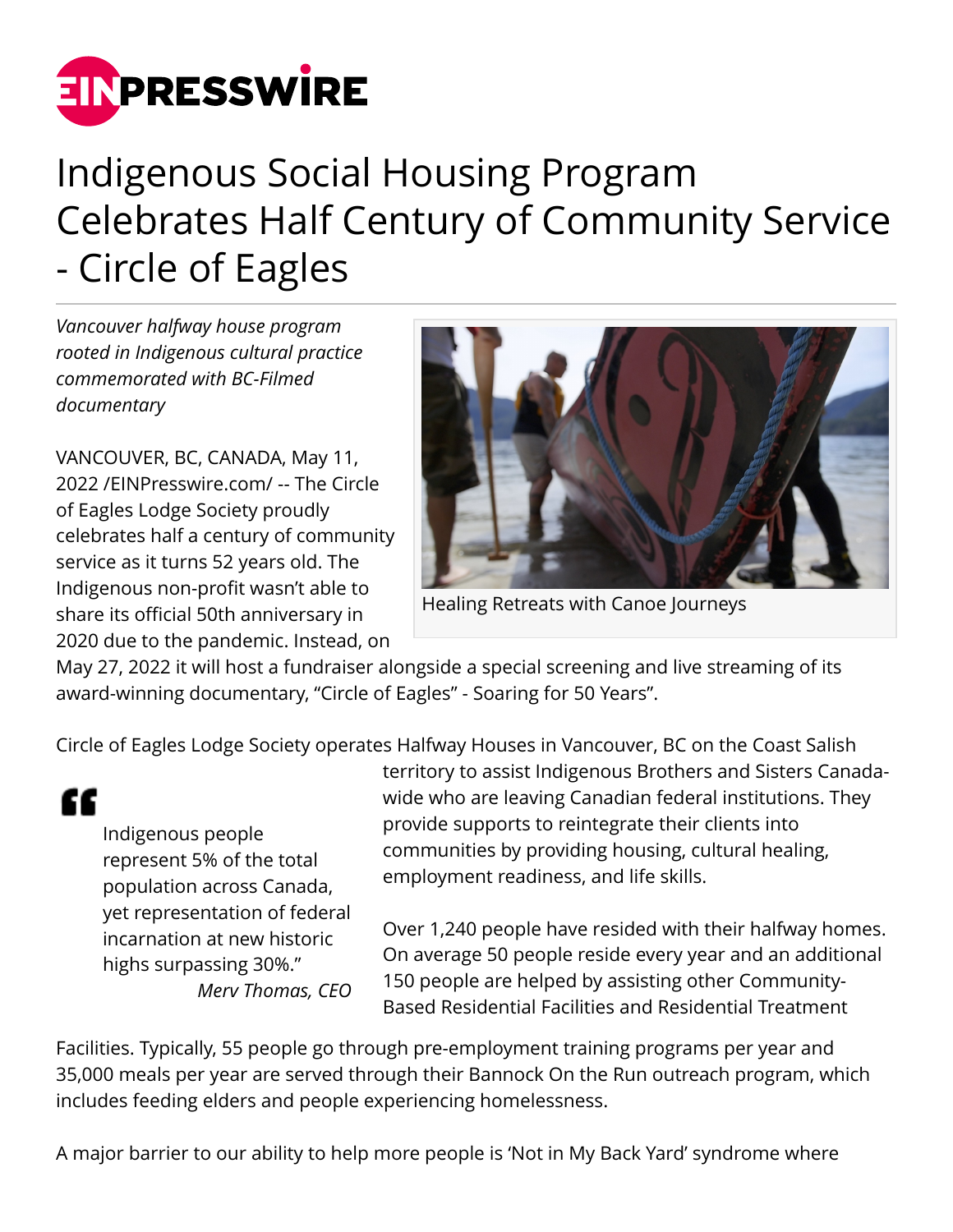people are not against halfway homes, but they'd prefer if they weren't in their neighbourhood," shared Merv Thomas, CEO of Circle of Eagles Lodge Society. "It's our hope that when people watch this powerful documentary it will give them a glimpse of the positive impact our work has on communities just like theirs. We need community support to pave the way for us to add more beds, in more back yards."

The Society also operates the Circle of Eagles Trading Post, an online and retail artisan craft store that creates career opportunities for their clients to participate in the local economy. Learning traditional artisan skills is also a vehicle for the maintenance and transmission of culture, along with instilling a sense of purpose, developing self-confidence, and an identity other than as an individual with justice history.

Circle of Eagles Lodge Society invites all to RSVP for in-person event (limited capacity) or to stream documentary on May 27, 2022 [coels.ca/50thfilm](https://coels.ca/50thfilm/)

## ###

About Circle of Eagles Lodge Society (COELS) [coels.ca](https://coels.ca)

Circle of Eagles Lodge Society (COELS) is an Indigenous non-profit providing Indigenous Community-Based Residential Facilities (Halfway Houses) in Vancouver, BC on the Coast Salish territory to assist Indigenous Brothers and Sisters leaving Canadian federal institutions and those dislocated from society. For over 50 years, the Society has provided supports to successfully reintegrate them into communities by providing respectful wholistic services and culturally safe spaces. This includes men's and women's residences, pre-employment programming, cultural healing and life skills.

## About COELS Trading Post circleofeaglestradingpost.ca

Circle of Eagles Trading Post is an Indigenous artisan craft retail and online store owned and operated by not-for-profit, Circle of Eagles Lodge Society. Together they create career opportunities for Brothers and Sisters who are re-integrating from the justice system, as well as others in the community, to participate in the local economy by introducing their artwork into new markets at fair value.

Circle of Eagles Lodge Society 50th Anniversary & Film Screening

Indigenous cultural celebration honouring 50 years of service. The evening will include live music, a silent auction, dignitaries & special surprise guests. Includes premiere screening of award-winning documentary 'The Circle of Eagles' spotlighting Indigenous journeys from prisons to communities. Tickets by donation or free live-stream.

Where: York Theatre – 639 Commercial Drive, Vancouver Or Live Stream Online

When: Friday, May 27, 2022 5:00 to 9:00 pm PST